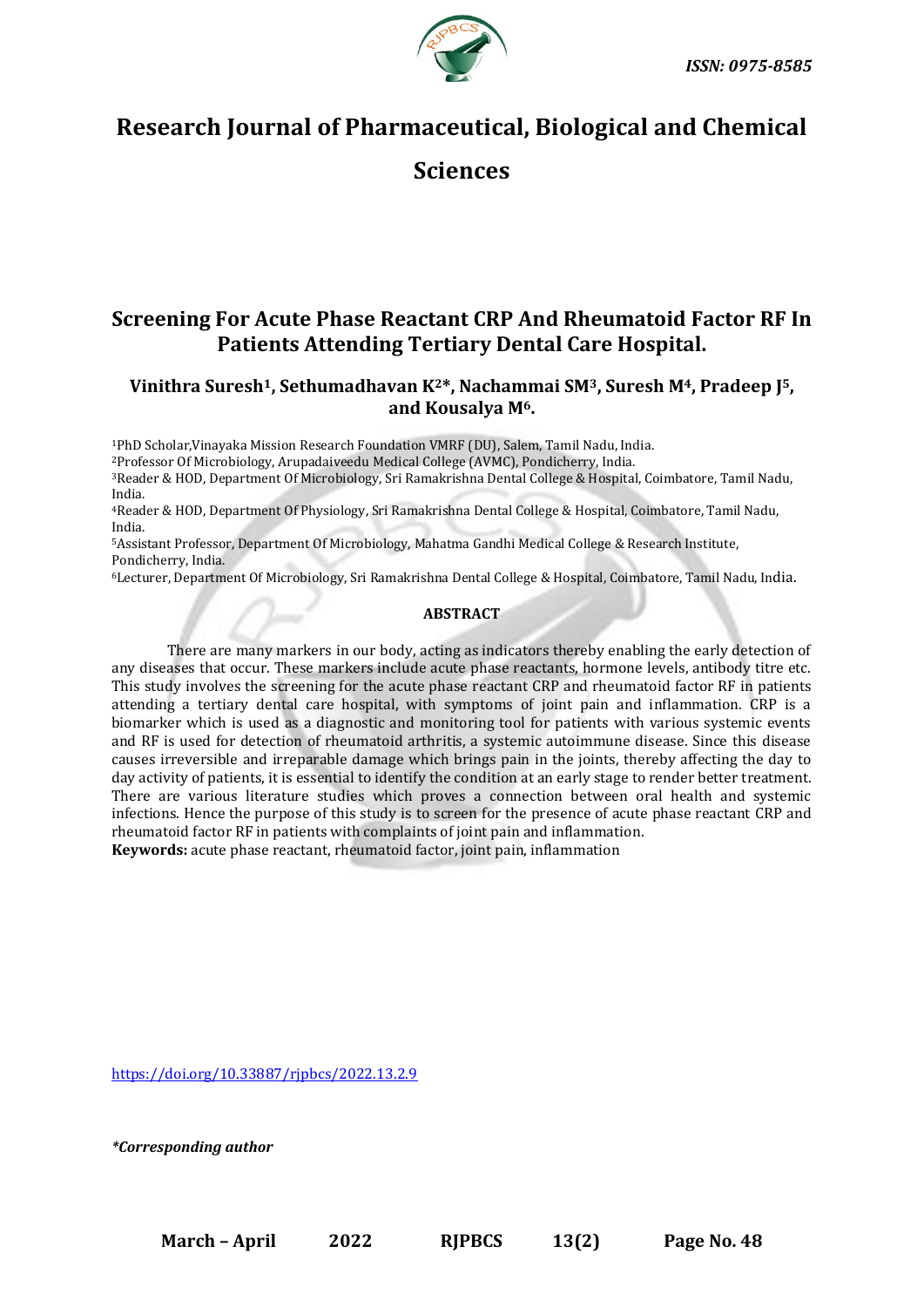

#### **INTRODUCTION**

C-reactive protein (CRP) are acute phase inflammatory proteins which belong to pentraxin family. They are usually seen to exists in two conformations as native pentameric CRP (pCRP) which has pro inflammatory as well as anti-inflammatory properties and monomeric CRP (mCRP) with the capacity to amplify inflammatory response. These proteins are said to raise upto  $10<sup>3</sup>$  fold during any inflammatory reactions [1]. CRP shows elevation in conditions like rheumatoid arthritis, any underlying infection and other cardiovascular diseases [2], where a deviation of atleast 25% is often noted [3].

CRP is usually synthesized in the liver cells (hepatocytes) but they can also be synthesized in the macrophages, lymphocytes, smooth muscle cells and adipocytes [2]. There are literature studies which shows their association with short term or acute inflammatory reaction but cannot differentiate from other overlying inflammatory conditions [4-6]. Studies in other aspects also says that a rise in the level of CRP was useful to estimate chronic inflammation and underlying tissue damage as a result of excess inflammation or the setback of the primary inflammatory process [7]. Regardless of these issues, CRP is conventionally used as a marker for cardiovascular events and infection. Recently, there are studies to prove the significant role of CRP in inflammatory processes and response of the host to infection including apoptosis, complement pathway, tumor necrosis factor-α, nitric oxide (NO) release, production of cytokines and phagocytosis [8, 9].

Rheumatoid factors (RFs) are a category of immunoglobulins which were discovered about 70 years ago and are known to posses various affinities and isotypes. Yet there are much more to investigate about their mechanism of production, pathological effects and physiological role [10]. Waaler described these antibodies during an agglutination reaction with sheep RBCs and rabbit antibodies [11]. Kurt Meyer was the first person to observe them in the serum of patients with chronic bronchitis and liver cirrhosis. These antibodies were found in patients suffering from rheumatoid arthritis (RA) during 1948 by Rose [12] and were given the name Rheumatoid factor (RF) in the year 1952 for their association with the autoimmune disease rheumatoid arthritis (RA) [13].

RFs are also found in patients with conditions other than rheumatoid arthritis like chronic diseases and infections but these RF antibodies are usually different from the RFs found in the arthritis patients as they are non-detrimental and transient. These RF antibodies act as good APCs(antigen presenting cells) and render their help in the clearance of the immune complexes during the time of infection. Thus the RF production at the time of infection is generally considered as protective towards the host against the infection [14, 15]. The presence of these antibodies are often reported in healthy population [17-19] but high titres of RF antibodies in healthy individuals may predict the onset or development of RA [20].

RFs are often detected in population with other autoimmune diseases(systemic) like mixed connective tissue disease, dermatomyositis, systemic lupus erythematosus and polymyositis [14, 16]. The sensitivity of RF testing in RA patients is about 60%-90% and the specificity is 85% approximately [21, 22]. There are many literature studies indicating the association of RFs in differential diagnosis of disease like polyarthritis as it makes the identification of RA possible(23). Hence for the same reason, the testing for RF is a benchmark in the criteria for classification of RA from 1987 and their significance has been confirmed and updated in the preceding criteria till date [24, 25].

The present study, deals with the screening of acute phase reactant CRP and the immunoglobulin RF among the patients with the symptoms of joint pain and inflammation systemically.

## **MATERIALS AND METHODS**

The study was conducted in a tertiary dental care hospital and the period of study was about 6 months from August 2021 to January 2022. The patients with joint pain and inflammation attending the dental care hospital were included and paediatric patients, patients above 60 years of age were excluded in the study. With the consent of the patient the blood samples of about 2ml were collected in red capped blood collection tubes.

The samples were then centrifuged for serum separation and stored in small vials under refrigeration temperature. Serological test was performed by using the rapid latex agglutination test for

**March – April 2022 RJPBCS 13(2) Page No. 49**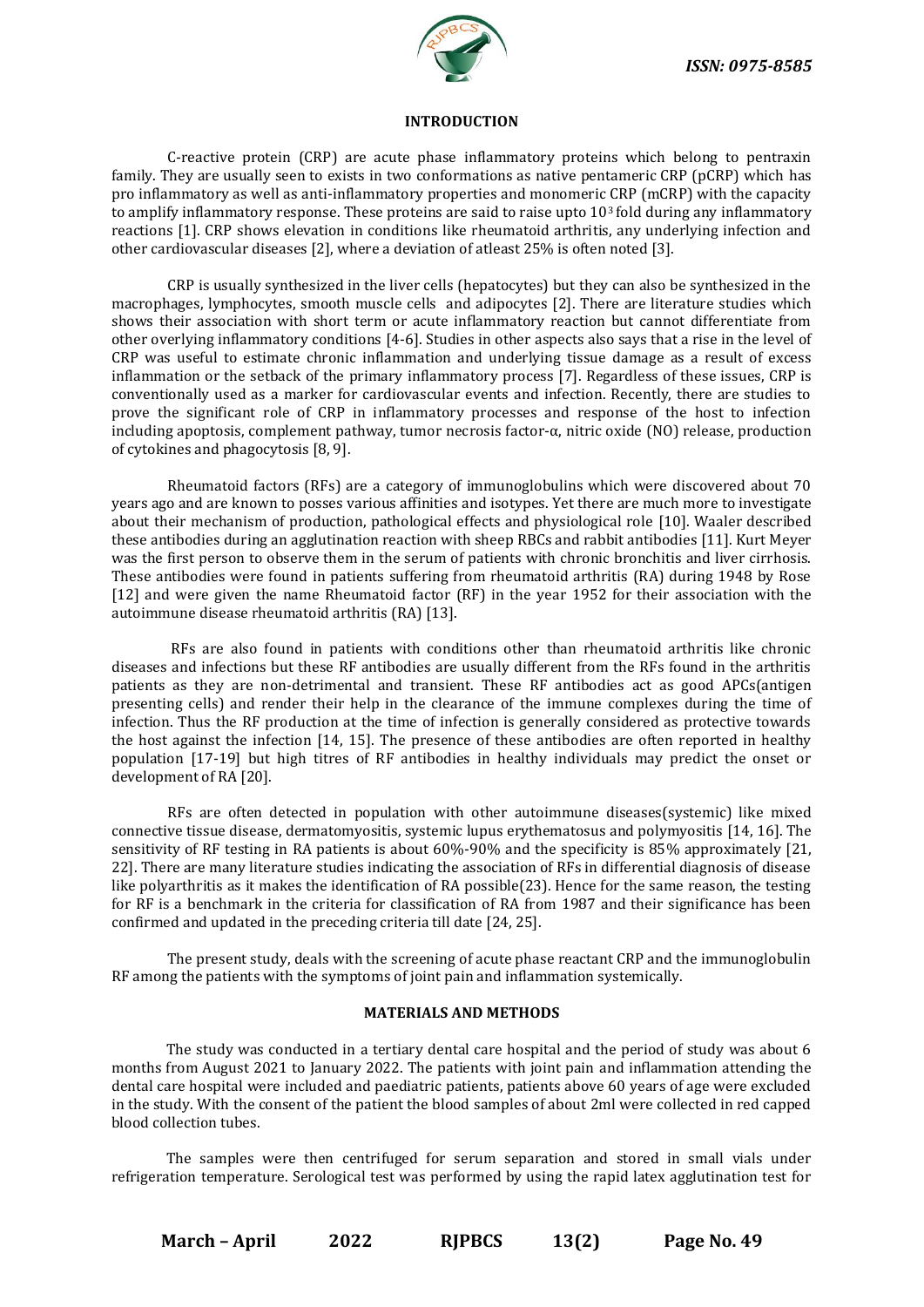

both CRP and RF. On performing the test, the samples were thawed and procedure was followed as per the instruction from the serological test kits and the results of were noted based on agglutination.

## **RESULTS**

The total of 150 patients constituting 62% female and 38% male with symptoms of inflammation and joint pain were involved in this study (Chart 1). The patients were predominantly from Periodontics and also from Conservative Endodontics, Oral Surgery departments.



The serological screening revealed 27(18%) of positivity for CRP, 12 (8%) were positive for the rheumatoid factor (RF) and both CRP and RF were positive in 2.67% out of 150 patients (Chart 2).



In gender wise distribution, 8% of the male were with elevated CRP, 2% with abnormal rheumatoid factor and 0.67% showed both CRP & RF level abnormality among the total of 38% of the male population. The female population which constituted about 62%, 10% had elevated CRP levels, 6% with elevated rheumatoid factor and abnormality in both proteins were seen in 2% of the population (Chart 3).

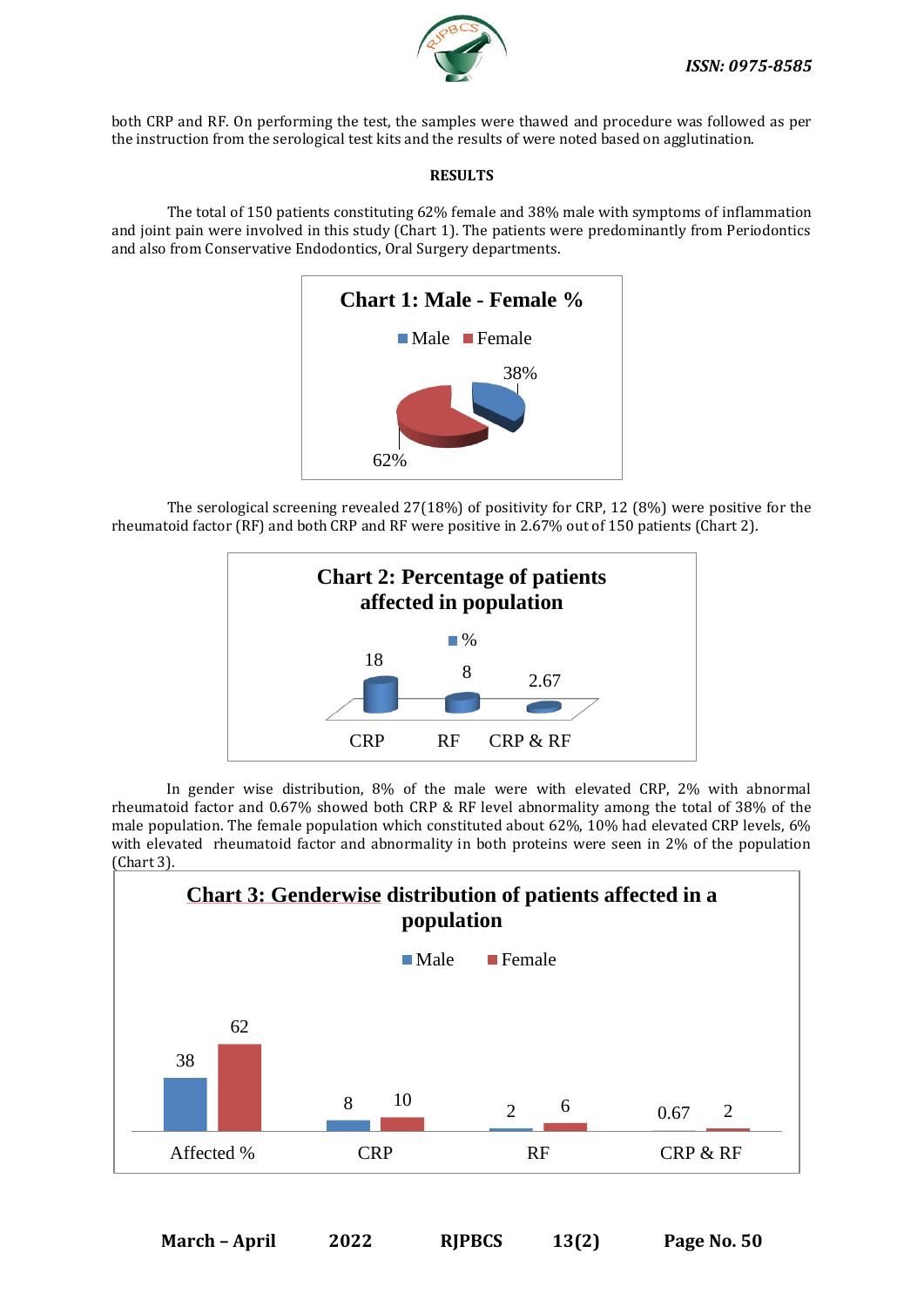

#### **DISCUSSION**

The purpose of this study was to screen for the markers of acute phase reactants CRP and rheumatoid factor (RF) in symptomatic patients. From historic days, there has always been a connection between our oral hygiene, oral status and the systemic infections that we acquire. There are many literatures to support the association mainly between rheumatoid arthritis (RA) and oral infections especially periodontal diseases [26-28]. There are many similar pathobiologic processes like bone destruction associated with osteoclasts, serum and microenvironmental cytokines, matrix metalloproteinas etc., [29].

CRP is a more specific and accurate marker for assessing any acute phase reaction in the patient's condition in response to a stimuli. It is not only a screening test, as more often these tests were used for diagnosis and monitoring of the patients inflammatory condition.

Rheumatoid arthritis is a systemic autoimmune disease which could greatly affect the patients livelihood. It is not only a health issue, but it also affects a patients socioeconomic status which eventually lead to extreme pain,stiffness in joints that greatly affect the patients day to day activities and it brings permanent deformities, if left untreated. It is better to screen for the Rheumatoid Factor in patients with joint pain and inflammatory conditions as early detection of this condition could be managed easily.

This study was focused in detection of these markers among patients with symptoms of inflammation and joint pain with some limitations as only few parameters were observed in a small population.

### **CONCLUSION**

This study has taken only a few parameters and in order to diagnose the rheumatic status of the patient various other criteria has to be assessed in the patient as per the guideline of ACR/EULAR revised criteria. So, further parameters should also be considered in account to evaluate the disease activity score (DAS) of the patient.

#### **REFERENCES**

- [1] Wu Y, Potempa LA, El Kebir D, Filep JG. Biol Chem 2015;396:1181–97.
- Sproston NR and Ashworth II. Front. Immunol 2018; 9:754.
- [3] Gabay C, Kushner I. N Engl J Med 1999; 340(6):448–54.
- [4] CL Colglazier, PG Sutej. South Med J 2005;98 (2):185–191.
- [5] R Mercan, et al. J Clin Lab Anal 2016;30 (5):597–601.
- [6] A. Kavanaugh. Clin Cornerstone 1999;2(2):11–25.
- [7] Cardoso FS, Ricardo LB, Oliveira AM, Horta DV, Papoila AL, Deus JR, et al. GE Port J Gastroenterol 2015; 22:198–203.
- [8] Hu L, Shi Q, Shi M, Liu R, Wang C. Appl Immunohistochem Mol Morphol 2017;25:e61–9.
- [9] Du Clos TW, Mold C. Immunol Res(2004; 30(3):261–77. doi:10.1385/IR:30:3:261
- [10] TD¨orner, K Egerer, E Feist, and GR Burmester. Current Opinion in Rheumatology 2004;16(3): 246–253.
- [11] E Waaler. Acta Pathologica Microbiologica Scandinavica 1940;17(2):172–188.
- [12] HM Rose, C Ragan et al., Proceedings of the Society for Experimental Biology and Medicine 1948; 68(1):1–6.
- [13] RM Pike, SE Sulkin, and HC Coggeshall. Journal of Immunology 1949;63(4):441–446.
- [14] MM Newkirk. Clinical Immunology 2002;104(1):1–13.
- [15] OMR Westwood, PN Nelson, and FC Hay. Rheumatology 2006;45(4):379–385.
- [16] RH Shmerling and TL Delbanco. American Journal of Medicine 1991;91(5):528–534.
- [17] G Lakos. "Interference in antiphospholipid antibody assays," Seminars inThrombosis and Hemostasis 2012;38(4):353– 359.
- [18] DL Stevenson, AG Harris, KR Neal, and W. Irving. Journal of Hepatology 1996;25(5):621–626..
- [19] OH Meurman and BR Ziola. Journal of Clinical Pathology 1978;31(5):483–487.
- [20] SF Nielsen, SE Bojesen, P Schnohr, and BG Nordestgaard. British Medical Journal 2012;e5244.
- [21] K Nishimura, D Sugiyama, Y Kogata et al., Annals of Internal Medicine 2007;146(11):797–808.

**March – April 2022 RJPBCS 13(2) Page No. 51**